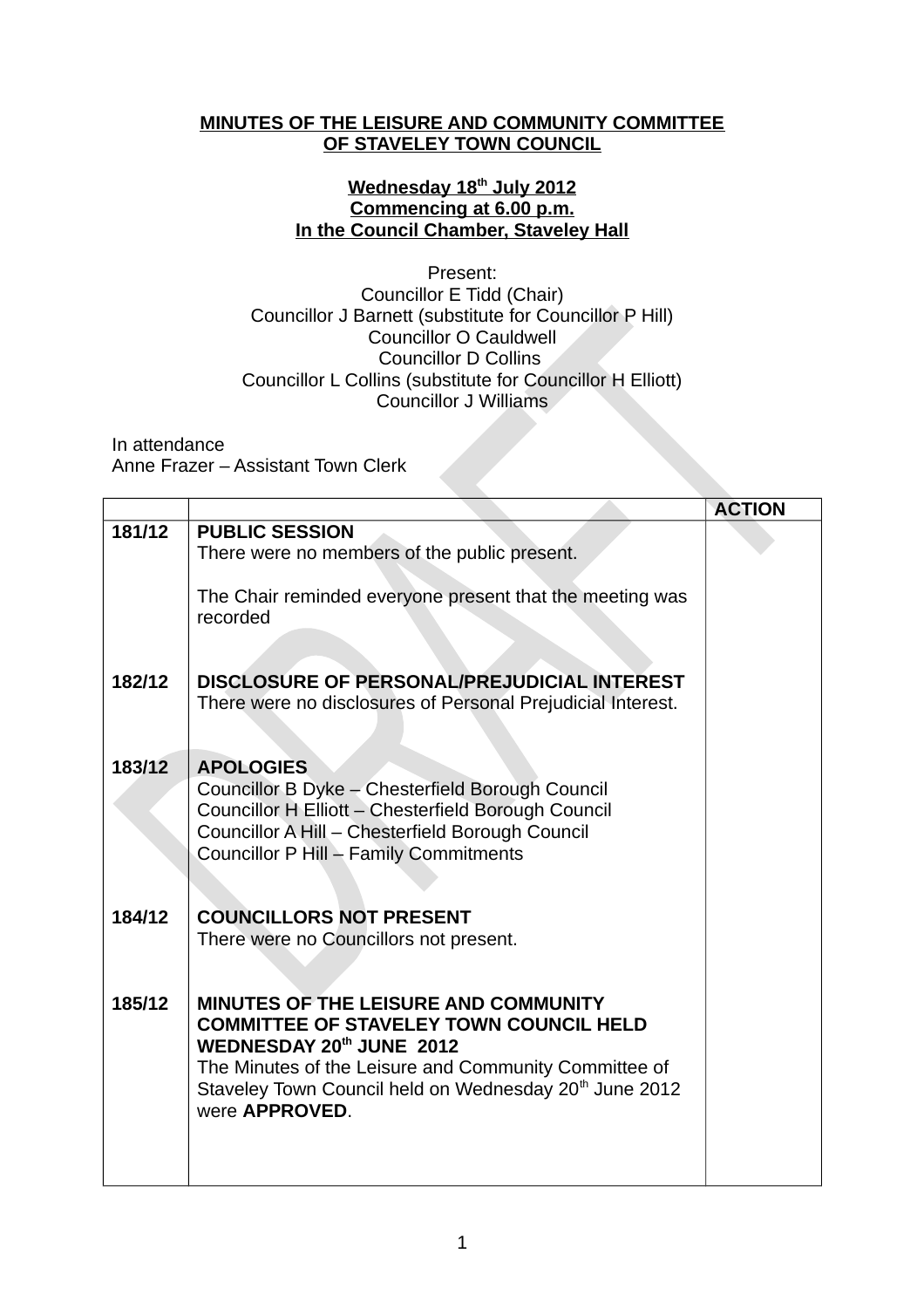| 186/12 | <b>MATTERS ARISING FROM THE MINUTES OF THE</b><br>LEISURE AND COMMUNITY COMMITTEE OF STAVELEY<br>TOWN COUNCIL HELD ON WEDNESDAY 20th JUNE<br>2012<br>123/12 - Elderly Citizens - RECOMMEMDATION -<br>that Councillor John Webley receives an open<br>invitation to attend any Leisure and Community<br>Committee meeting to report on Elderly Citizens if he<br>wishes rather than report to full council.                                                                                                                                                                                                                                                                                                                                                           | GC |
|--------|----------------------------------------------------------------------------------------------------------------------------------------------------------------------------------------------------------------------------------------------------------------------------------------------------------------------------------------------------------------------------------------------------------------------------------------------------------------------------------------------------------------------------------------------------------------------------------------------------------------------------------------------------------------------------------------------------------------------------------------------------------------------|----|
| 187/12 | <b>ELDERLY CITIZENS</b><br>No update                                                                                                                                                                                                                                                                                                                                                                                                                                                                                                                                                                                                                                                                                                                                 |    |
| 188/12 | <b>STAVELEY IN BLOOM 2012</b><br>The Assistant Town Clerk reported that judging took place<br>on a very wet Friday 6 <sup>th</sup> July, but all went very well. The<br>judges appreciated that their 2011 recommendations were<br>taken into account – such as including private garden and<br>an allotment site. The Mayor and Mayoress enjoyed the<br>tour and Councillor Webley was very enthusiastic about the<br>great gardens at Inkersall School. All the people featuring<br>on the tour were wonderful. The Caretaking team were out<br>in horrendous weather very early on the Friday morning<br>picking what little litter that there was.                                                                                                               |    |
|        | <b>RECOMMENDATION</b> - that the Town Clerk write to the<br>Caretaking staff thanking them for their efforts.                                                                                                                                                                                                                                                                                                                                                                                                                                                                                                                                                                                                                                                        | GC |
|        | <b>RECOMMENDATION</b> – that Councillors are informed of the<br>In Bloom presentation date so that they have the opportunity<br>to attend.                                                                                                                                                                                                                                                                                                                                                                                                                                                                                                                                                                                                                           | GC |
| 189/12 | <b>ARTS AND CRAFTS COMPETITION 2012</b><br>The Chair reported that the event went very well and that<br>everyone enjoyed themselves, she has received good<br>reports from several sources. Councillor Cauldwell raised<br>that many Councillors attended the event and praised the<br>effort made by so many parents to attend. Councillor<br>Barnett proposed that a disco could be put on for the<br>children after the awards are presented, the Chair<br>commented that this had been done before many years ago,<br>but was not successful, but could be re-tried. The Assistant<br>Town Clerk suggested that the title of the event could be<br>changed to 'Awards Ceremony' to add prestige.<br>Councillors to choose the theme for 2013 in the early spring |    |
|        | of next year.                                                                                                                                                                                                                                                                                                                                                                                                                                                                                                                                                                                                                                                                                                                                                        |    |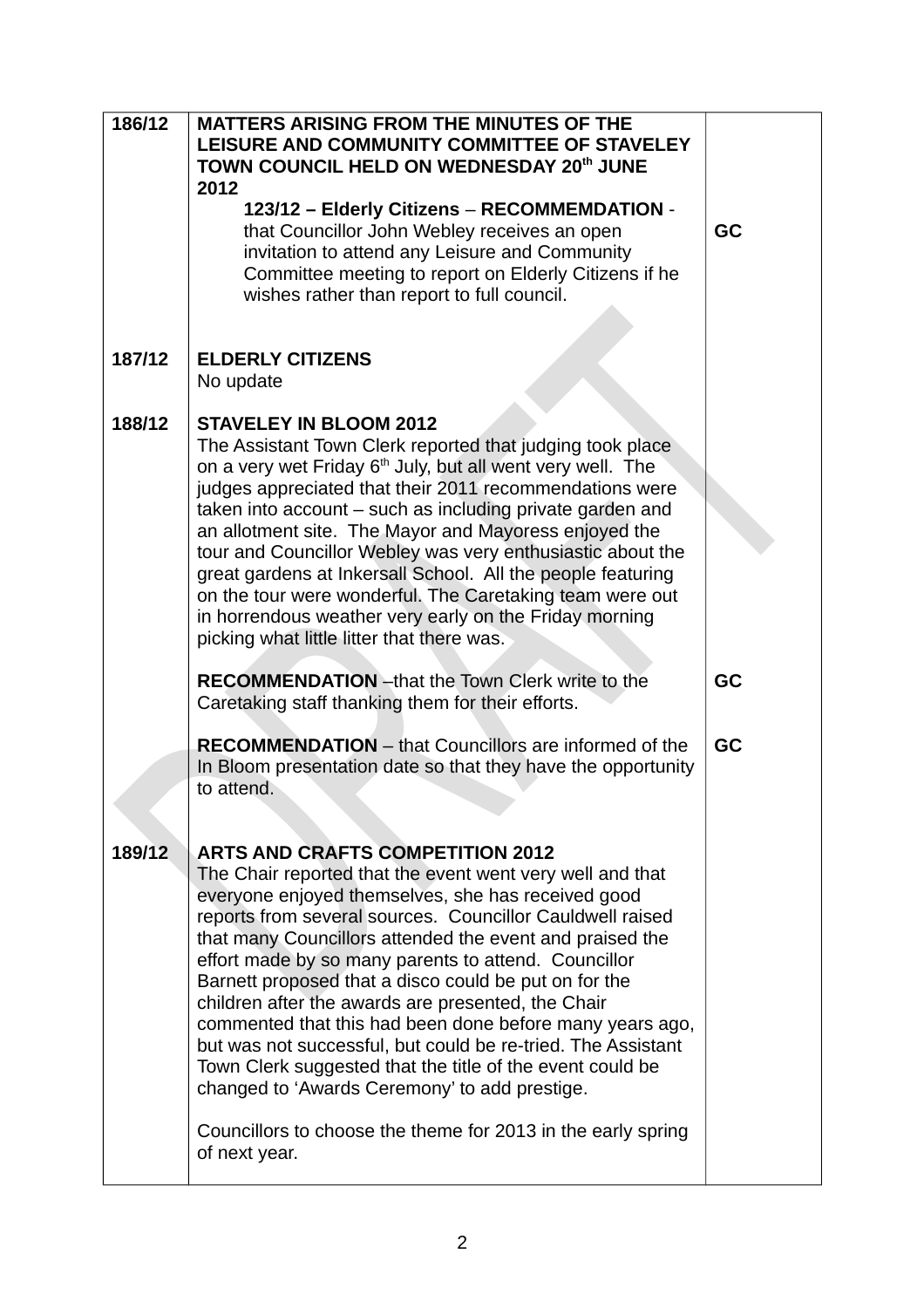| 190/12 | <b>STAVELEY FEAST 2012</b>                                                                                                                                                                                                                                                                                                                                                                                                                                                                                                                                                                                                                                                                |  |
|--------|-------------------------------------------------------------------------------------------------------------------------------------------------------------------------------------------------------------------------------------------------------------------------------------------------------------------------------------------------------------------------------------------------------------------------------------------------------------------------------------------------------------------------------------------------------------------------------------------------------------------------------------------------------------------------------------------|--|
|        | The Assistant Town Clerk reported that the Town Clerk had<br>received a letter of thanks from Ireland Colliery Chesterfield<br>Band for the continued support from Staveley Town Council.<br>The Staveley Feast Battle of the Bands and Beer Festival<br>was a resounding success with 91 entries to the training<br>band event, and 3 junior and 7 senior bands entering the<br>main competition with entrants coming from all over the<br>midlands. Numerous positive comments regarding the<br>venues were received over the weekend. The Ireland<br>Colliery Chesterfield Band Committee have offered to meet<br>with Staveley Town Councillors to ensure their continued<br>support. |  |
|        | <b>RECOMMENDATION</b> – that the Chair and Vice Chair of the<br>Leisure and Community Committee along with the Chair and<br>Vice Chair of the Policy, Finance and Publicity Committee<br>meet with representatives of the Ireland Colliery<br>Chesterfield Band to discuss future support.                                                                                                                                                                                                                                                                                                                                                                                                |  |
|        | The Town Clerk also received a letter of thanks from Malc<br>Smith for Staveley Town Council's continued support of the<br>Staveley Feast Crown Green Bowling tournament, and he<br>praised the Staveley Town Council staff for their hard work.                                                                                                                                                                                                                                                                                                                                                                                                                                          |  |
|        | The Canal Festival was a big success, Radio Sheffield<br>reported that 10,000 people attended over the course of the<br>weekend. Many of the visitors to the Festival were 1 <sup>st</sup> time<br>visitors to Staveley. The Duke of Devonshire has joined<br>Chesterfield Canal Trust as a life member. The Town Clerk<br>has suggested that maybe the 2013 event could combine<br>with Staveley Armed Forces and Veterans Association's<br>proposed 1940's weekend, which may also combine well<br>with a continental market.                                                                                                                                                           |  |
| 191/12 | <b>SUMMER ACTIVITIES SCHEME 2012</b><br>The Assistant Town Clerk reported that the Summer<br>Activities Scheme starts on Monday - all places, apart from<br>3 are booked up - places were booked up quicker than ever<br>before. There will be the usual mix of activities and visits –<br>this year the children will all be going behind the scenes at<br>Morrisons!                                                                                                                                                                                                                                                                                                                    |  |
| 192/12 | <b>COMMUNITY BONFIRE AND FIREWORK DISPLAY 2012</b><br>No update                                                                                                                                                                                                                                                                                                                                                                                                                                                                                                                                                                                                                           |  |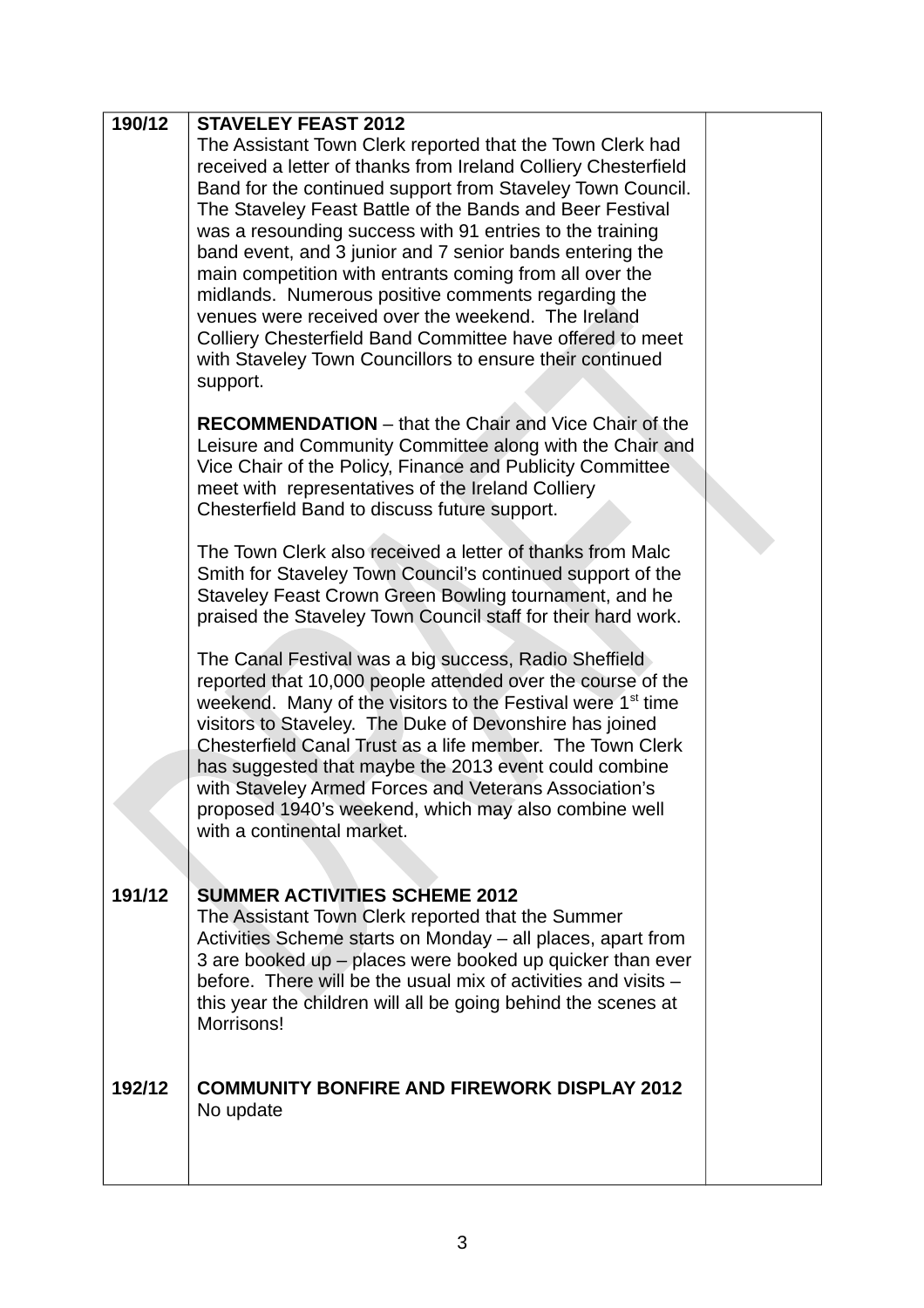| 193/12 | <b>REMEMBRANCE PARADE 2012</b>                                                                                        |    |
|--------|-----------------------------------------------------------------------------------------------------------------------|----|
|        | No update                                                                                                             |    |
|        |                                                                                                                       |    |
|        |                                                                                                                       |    |
| 194/12 | <b>ALLOTMENTS</b>                                                                                                     |    |
|        | A copy of the Mastin Moor Allotments Association Newsletter                                                           |    |
|        | May 2012 was RECEIVED                                                                                                 |    |
|        |                                                                                                                       |    |
|        | The Chair reported that herself and Councillor D Collins had                                                          |    |
|        | heard the Allotment Appeal by Mark Staniforth on Monday                                                               |    |
|        | 16 <sup>th</sup> July 2012 as Councillor Dyke was unable to attend.                                                   |    |
|        | They found that Mr Staniforth had broken Inkersall Allotment<br>Association's rule 7d) by causing a nuisance to other |    |
|        | allotment users and therefore they upheld Inkersall Allotment                                                         |    |
|        | Association's decision to remove Mr Staniforth from his plot.                                                         |    |
|        |                                                                                                                       |    |
|        | The Town Clerk is to write to both parties giving them official                                                       |    |
|        | notification of the decision and recommending to Inkersall                                                            |    |
|        | Allotment Association that they review their rules and tighten                                                        | GC |
|        | up in certain areas.                                                                                                  |    |
|        | This course of action was endorsed by the committee                                                                   |    |
|        |                                                                                                                       |    |
|        |                                                                                                                       |    |
|        | <b>COMMUNITY AWARDS</b>                                                                                               |    |
| 195/12 | Councillor L Collins asked what the award is for. The Chair                                                           |    |
|        | explained that it is for individuals or groups in the                                                                 |    |
|        | Community performing great service. Any Councillor can<br>nominate a person for consideration.                        |    |
|        |                                                                                                                       |    |
|        |                                                                                                                       |    |
|        | 2012: OLYMPICS AND THE QUEEN'S DIAMOND                                                                                |    |
| 196/12 | <b>JUBLIEE</b>                                                                                                        |    |
|        | The Assistant Town Clerk reported that the Flames Festival                                                            |    |
|        | took place in the Speedwell Rooms as planned, but the                                                                 |    |
|        | activities that were due to take place at Staveley Miners                                                             |    |
|        | Welfare Football Club had to be moved to Springwell<br>Community College due to the weather. Councillors              |    |
|        | attended and said that the event was enjoyable. The Town                                                              |    |
|        | Clerk saw the Flames Festival art work displayed in the                                                               |    |
|        | <b>Healthy Living Centre.</b>                                                                                         |    |
|        |                                                                                                                       |    |
|        | Councillor Cauldwell raised that the Jubilee Beacon lighting                                                          |    |
|        | event that took place in Pools Brook Country Park was<br>featured in Chesterfield Borough Council's publication Our   |    |
|        | Town.                                                                                                                 |    |
|        |                                                                                                                       |    |
|        |                                                                                                                       |    |
|        |                                                                                                                       |    |
|        | <b>LIVE AND LOCAL</b>                                                                                                 |    |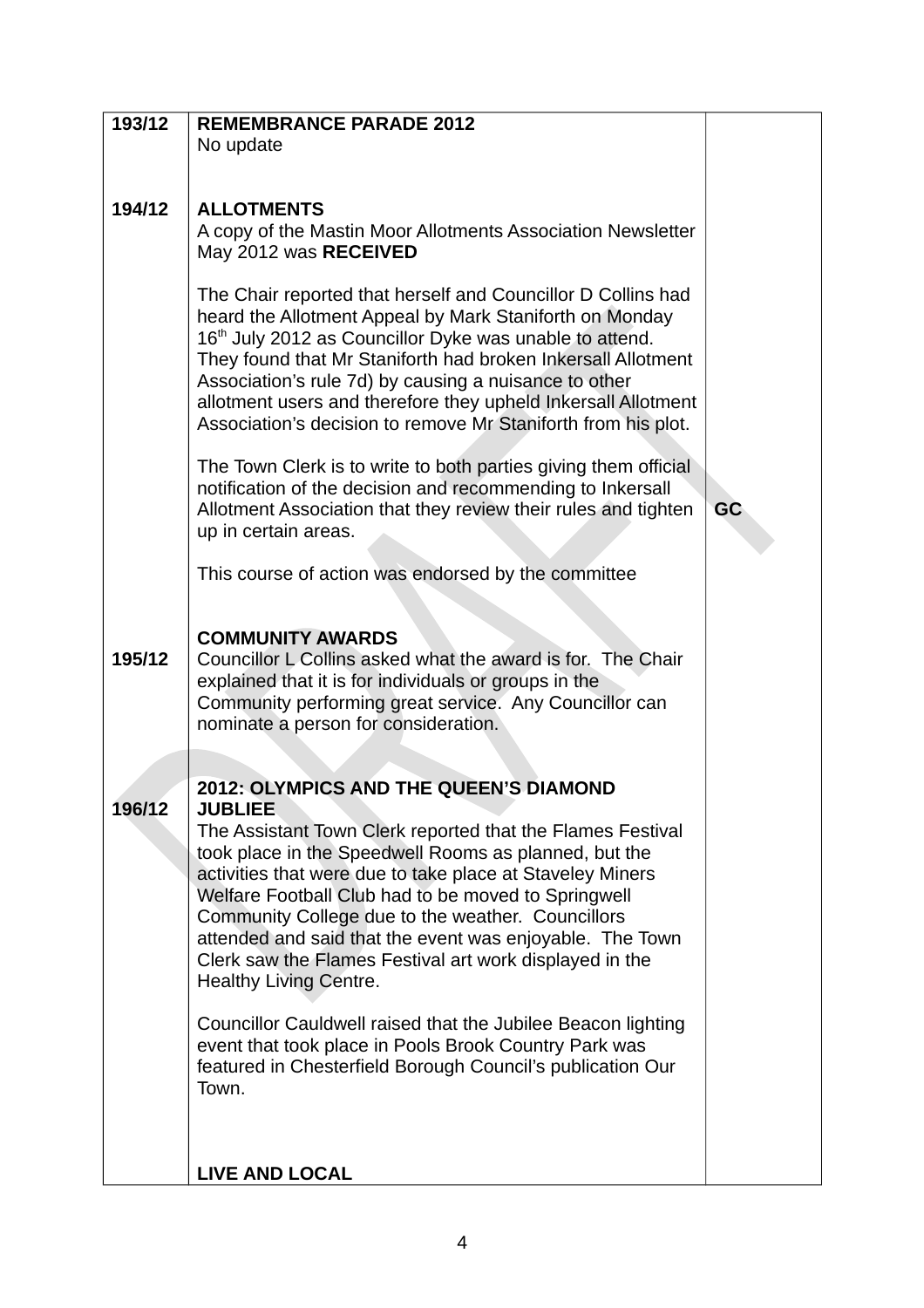| 197/12 | The Assistant Town Clerk reported that a memo from the<br>Town Clerk had been circulated regarding the shows<br>allocated.                                                                                                                                                                                |  |
|--------|-----------------------------------------------------------------------------------------------------------------------------------------------------------------------------------------------------------------------------------------------------------------------------------------------------------|--|
|        | The Churchfitters in Concert suitable for Adults and<br>family $(8+)$ Sunday December $9th$ 2012, 7.30 pm in the<br>Stables tickets to be £8, £6 unwaged and £4 children                                                                                                                                  |  |
|        | • Anything to Declare? by The Gramophones Theatres<br>Company suitable for Adults and Older Children (12+),<br>Friday 22 <sup>nd</sup> March 2013 7.30 pm in the Speedwell<br>Rooms tickets £8, £6 unwaged and £4 children.                                                                               |  |
| 198/12 | <b>STAVELEY MARKET</b><br>Councillor D Collins asked the following questions in writing<br>- written answers supplied by the Assistant Town Clerk:                                                                                                                                                        |  |
|        | How much have the council spent on publicising the                                                                                                                                                                                                                                                        |  |
|        | staveley market?<br>£80 for $\frac{1}{4}$ page advert in Chesterfield $1st$ booked for 12                                                                                                                                                                                                                 |  |
|        | months making a spend of £960 out of a total budget of<br>£2000.                                                                                                                                                                                                                                          |  |
|        | In which papers/magazines have the adverts been<br>placed?<br>Chesterfield 1st                                                                                                                                                                                                                            |  |
|        | Does the advert stipulate how much the market stalls<br>cost & give any details on the pricing system in place?<br>No it does not, because the advert was originally designed<br>to encourage customers to the market, however if<br>Councillors wish, it can be changed.                                 |  |
|        | Can the advert be placed solely for the market and not                                                                                                                                                                                                                                                    |  |
|        | include the indoor market?<br>It has been changed to not include the Table Top market for<br>the July and August issues when the Table Top Market is<br>closed, and it was arranged to re-include it in the September<br>issue, but if Councillors would not like it to be included it can<br>be left out |  |
|        | If there is any budget left can we place a big advert in<br>the Derbyshire times or a bigger advert in the<br>chesterfield first magazine with a picture of staveley<br>market or bigger advert in any magazine that it has been<br>placed in?                                                            |  |
|        | There is budget left, so adverts can be placed anywhere<br>Councillors wish. The cost of an advert in the Derbyshire<br>Times is being sort – I telephoned twice today, but was                                                                                                                           |  |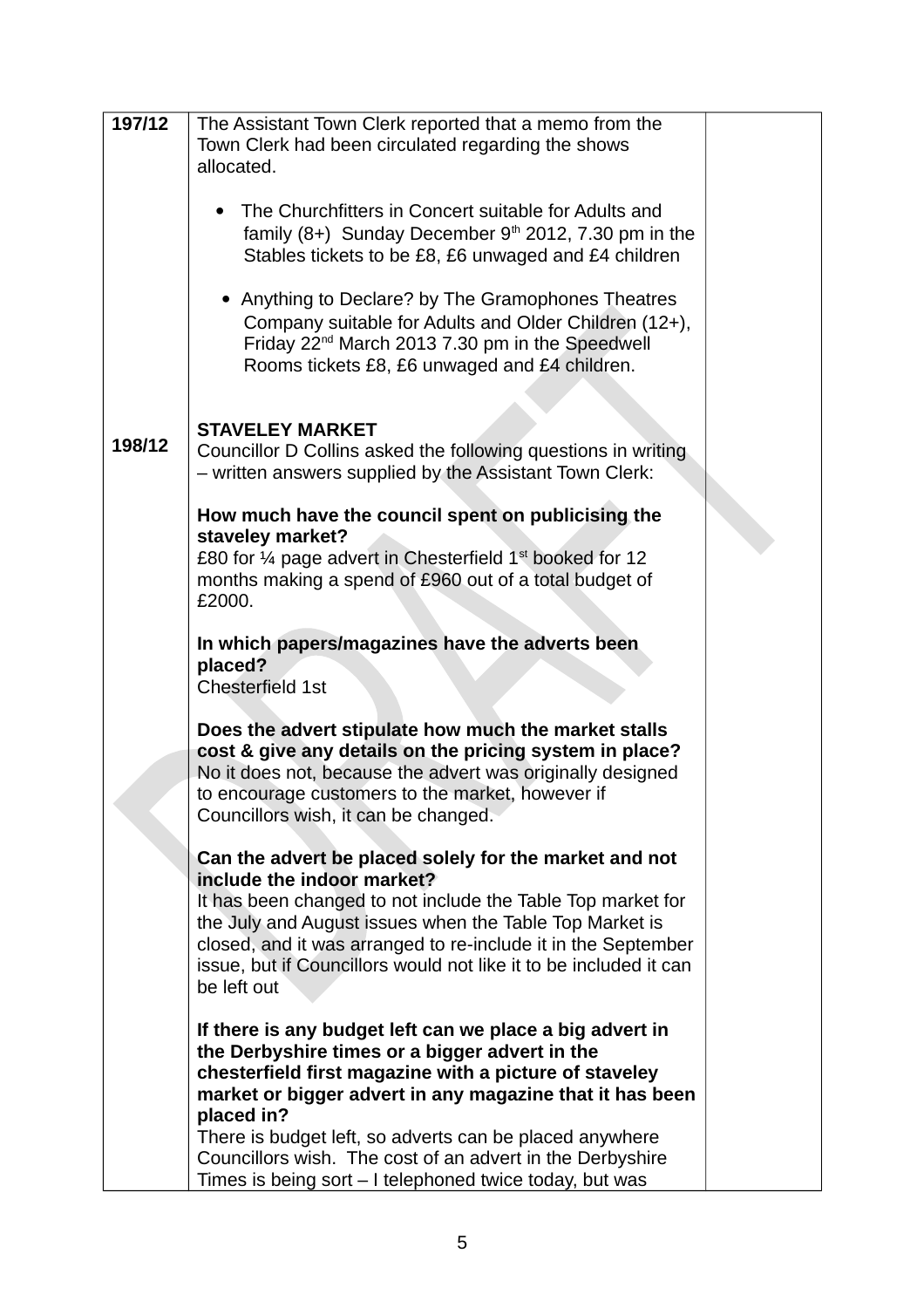| unable to get anyone to call me back with the information,<br>but a single advert is likely to be in the £100's.                                                                                                                                                                                                                                                                                                                                                                                             |    |
|--------------------------------------------------------------------------------------------------------------------------------------------------------------------------------------------------------------------------------------------------------------------------------------------------------------------------------------------------------------------------------------------------------------------------------------------------------------------------------------------------------------|----|
| Councillors discussed the numbers of stalls attending.<br>Councillor Barnett reported that only 3 stalls were present on<br>Friday 13 <sup>th</sup> July. The Assistant Town Clerk reported that the<br>numbers of stall holders on a Tuesday was steady and that<br>a new stall selling socks had attended. She pointed out that<br>the weather had been really very wet for several Fridays in a<br>row.                                                                                                   |    |
| <b>RECOMMENDATION</b> – that the number of stall holders at<br>the Tuesday and Friday markets continues to be monitored                                                                                                                                                                                                                                                                                                                                                                                      | GC |
| The Chair raised that Staveley Town Council should look to<br>supporting Staveley Market at Christmas rather than any<br>proposed Victorian Christmas Market as per the Town<br>Clerk's memo. The Assistant Town Clerk pointed out that<br>Staveley Town Council receives a payment from Staveley<br>Hall Garden Centre for all Farmer's Markets held by them<br>which was allocated to the Market budget and therefore it<br>was in the interest of Staveley Town Council to support this<br>popular event. |    |
| The Assistant Town Clerk sought clarification of the<br>discounts available to traders as there is conflicting<br>information:                                                                                                                                                                                                                                                                                                                                                                               |    |
| <b>Current Stall Costs - Tuesday £6, Friday</b><br>£10<br><b>Saturday</b><br>£5                                                                                                                                                                                                                                                                                                                                                                                                                              |    |
| (a) Policy and Finance 19th April 2012<br><b>RECOMMENDATION</b> – that the stall price for the<br>Tuesday Market be £6 per stall. That new traders be<br>offered every $4th$ week free; that charities attending<br>the Market Festival be offered the stalls 1/2 price, that<br>Friday traders be offered Tuesday pitches at $\frac{1}{2}$ price.                                                                                                                                                           |    |
| The existing traders were informed of this in their<br>letter notifying them of the Market opening.<br>Meaning that if a trader attends Tuesday and<br>Friday they pay a total of £13.                                                                                                                                                                                                                                                                                                                       |    |
| (b) Leisure and Community 20th June 2012<br>Councillor A Hill stated that at a Policy, Finance and<br>Publicity Committee meeting it had been agreed that<br>if traders stood on a Friday it would be £10. If they<br>also stood on Tuesday it would be £12 for both days                                                                                                                                                                                                                                    |    |